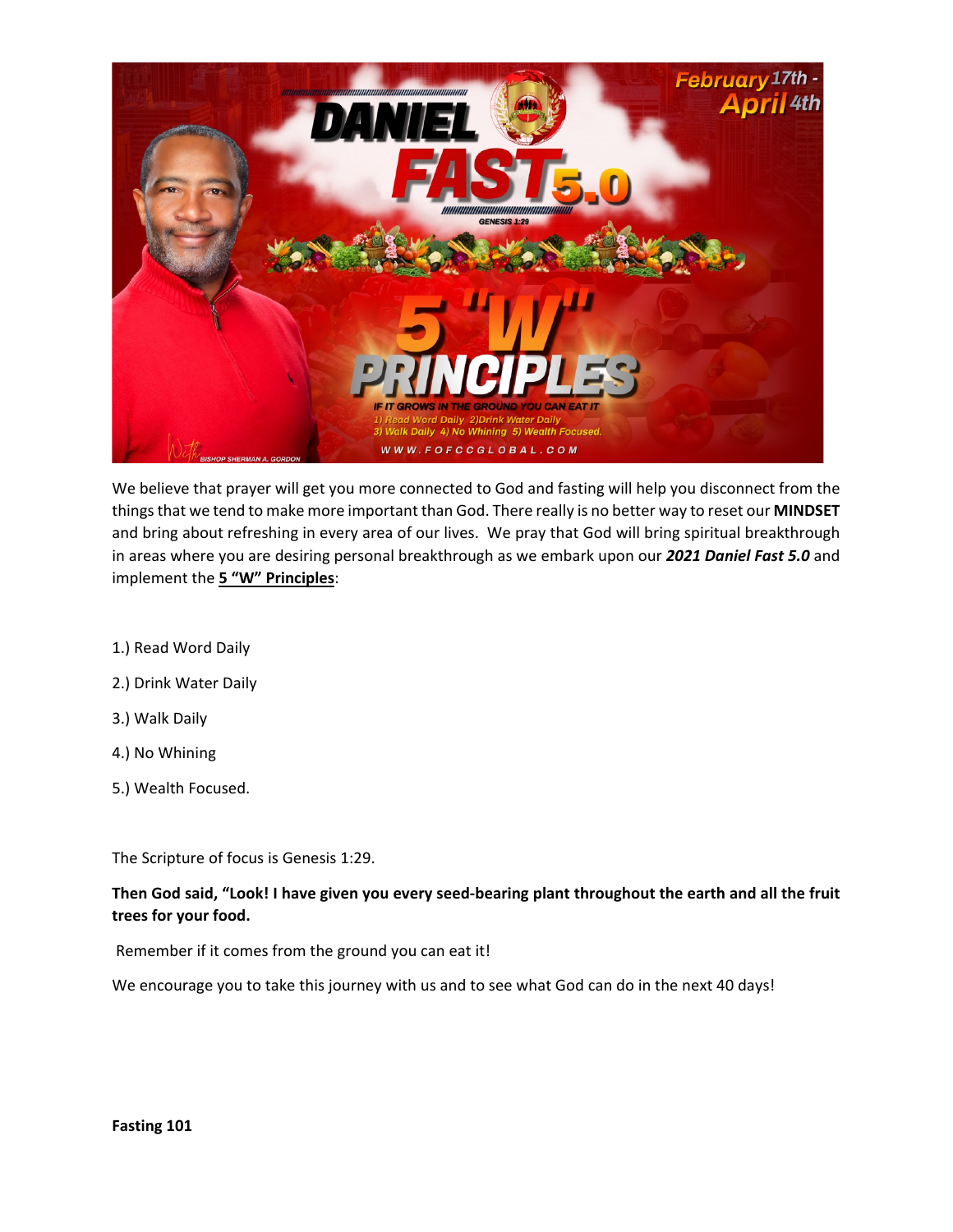This is intentionally designed to be flexible so that you can participate at any level. Whether you have done a forty-day season of prayer and fasting before, or if this is your first time, you can start where you are and experience what God has in store for you in a powerful way. Below is a practical guideline to help you navigate through your personal journey. We pray that you will experience the presence and power of God in an extraordinary way as you commit yourself to Him over the forty days.

It is important to choose a fasting plan that works for you. There is nothing more inherently spiritual about one type of fast as opposed to another. These are simply guidelines and suggestions on different things you can do. Do not let what you eat or do not eat become the focus of your fast. Keep the main thing the main thing, which is drawing closer to God. Remember, this is a time to disconnect enough from your regular patterns and habits in order to connect more closely to God. Here are a few tips to keep in mind before getting started:

# **Start Where You Are**

We are all at different places in our walk with God. Likewise our jobs, daily schedules, and health conditions are all different and place various levels of demands on our energy. So most importantly, whether you've fasted before or this is your first time, start where you are. Your personal fast should present a level of challenge to it, but it's very important to know your own body, know your options and, most importantly, seek God in prayer and follow what the Holy Spirit leads you to do. Remember, the goal of fasting is not just to do without food. The goal is to draw nearer to God.

# **Find Your Fast Zone**

When most people start fasting, there is typically some level of discomfort. However, it is possible to get used to the fasting routine pretty quickly. Quite simply, you must learn to fast in a way that works for you. While any true fast does involve abstinence from food or at least certain types of food, typically, different fasting combinations work better for different people. The goal to having a successful fast is all about finding what we like to call your Fast Zone, and that is different for everybody and can change depending on the season you are in.

The best way to describe your Fast Zone is that it's the place where you feel light and spiritually in tune. Your mind is easily focused on God and spiritual things. You have an increased spiritual energy—you can feel the fast working. Just like runners know what their target heart rate is to see the benefits of their physical training, the Fast Zone is similar in a spiritual sense.

Finding your Fast Zone helps you choose both the type and length of fast. Let's say you choose to go on a Daniel fast (only fruits and vegetables). Should you eat beans? If you can eat beans and stay in your Fast Zone, go ahead. But for some people eating beans takes them out of the zone. Should you eat peanut butter? Probably not. Peanut butter is more of an indulgence, and not many people can stay in a Fast Zone while enjoying indulgences. Should you completely cut out caffeine? It depends. The great thing is, when you fast, your body automatically craves less caffeine. If you can stay in your Fast Zone with a little caffeine, great. If you are going on a longer fast and want to cut it out of your diet completely, that's great too. But ease yourself off and make it your goal to be completely caffeine free about two-thirds of the way into your fast.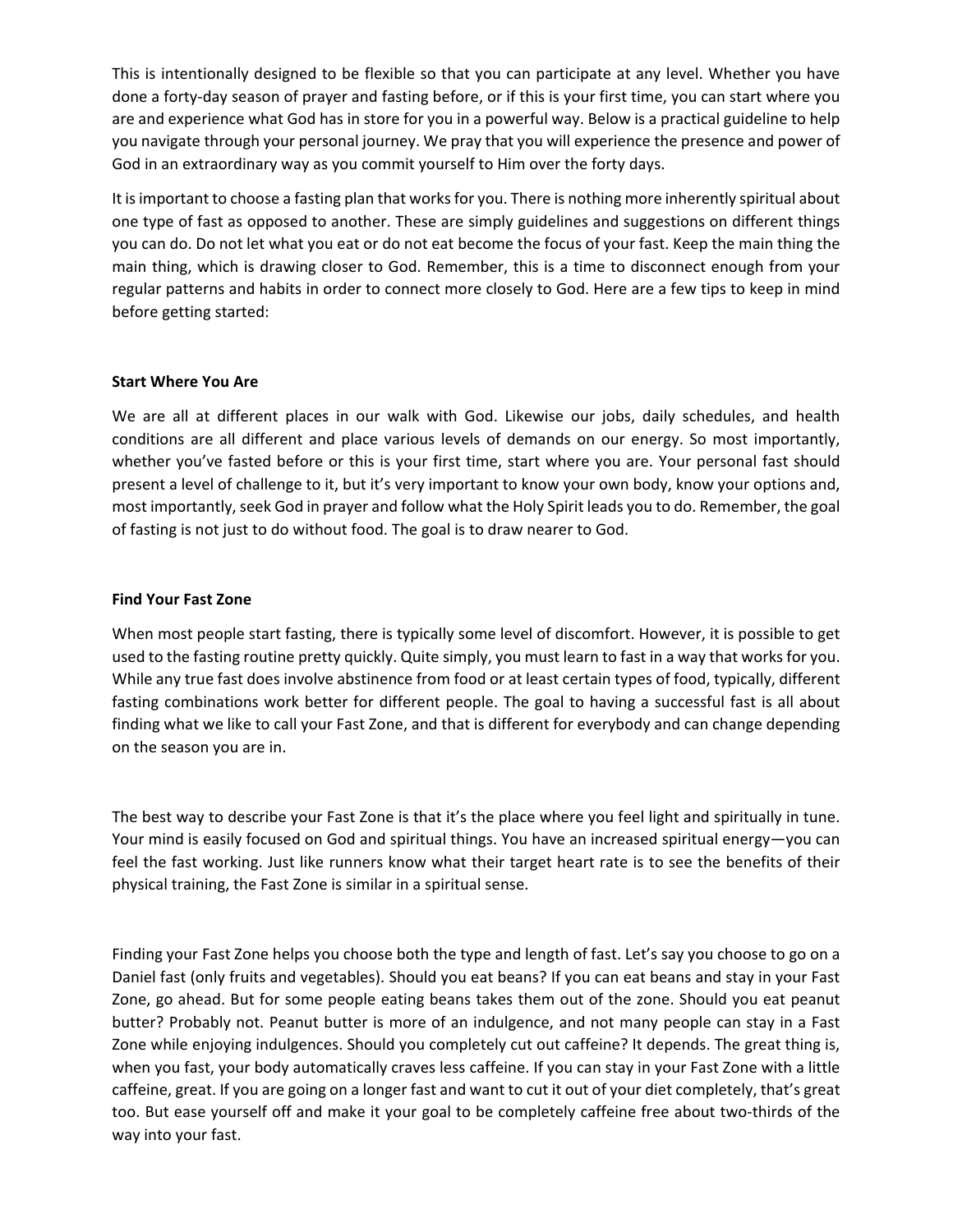If you drink coffee regularly, one of the worst mistakes you can make is to fast for one to three days and cut caffeine out abruptly and completely. Please don't do that or you will spend this time grumpy and in withdrawal instead of enjoying God's presence. Mixing things up a bit during a forty-day fast is what typically works best for people. For example, do a fruits and vegetables fast for a week. Then do all liquids for a while. Maybe even mix in a few days of only water if you think you are ready for that. Then go back to fruits and vegetables for a few days.

There isn't one approach that works the same for everyone. Follow the Holy Spirit, mix it up, find what works for you, and stay in your Fast Zone! Some people can't stay in a Fast Zone eating any type of solid food, so they prefer all liquids. With today's protein drinks and juicing machines, it is so easy to get a healthy dose of all your nutritional needs even while taking in only liquids. Certain people can't do anything other than drink only water. If they eat a salad or drink a glass of juice, they get out of their zone. Or if they allow themselves to eat cantaloupe, they will end up eating twenty cantaloupes a day!

# **Choose Your Type of Fast**

While preparing for your fast, it is important to choose ahead of time what type of fast, or what combination, you will pursue. Not only will this help with making the necessary preparations to implement your plan, but as you commit to a specific fast ahead of time and know how you're going to do it, you will position yourself to finish strong.

You may choose to fast all forty days. However, you may choose to fast several days out of the forty days, such as three or four days a week throughout the forty day period. Maybe you will do that and do three to seven consecutive days at the end. This is your personal decision and should be prayerfully considered.

# **There are different types of fasts:**

# **Full Fast**

Drink only liquids – especially water. On this type of fast you may also take in clear broth and 100 percent fruit and vegetable juices in order to maintain your strength. You establish the number of days for your fast in your prayer time.

# **Partial Fast**

There are many options for partial fasts. Below are just a few for you to select from. The most frequently used example of a partial fast is found in Daniel chapter 10. The Daniel Fast is a fast from meats, sweets, breads and any drink, except water, for a specific time period (Daniel 10:2-3). The easiest way to think of this fast is eating only vegetables and fruits, and drinking only water.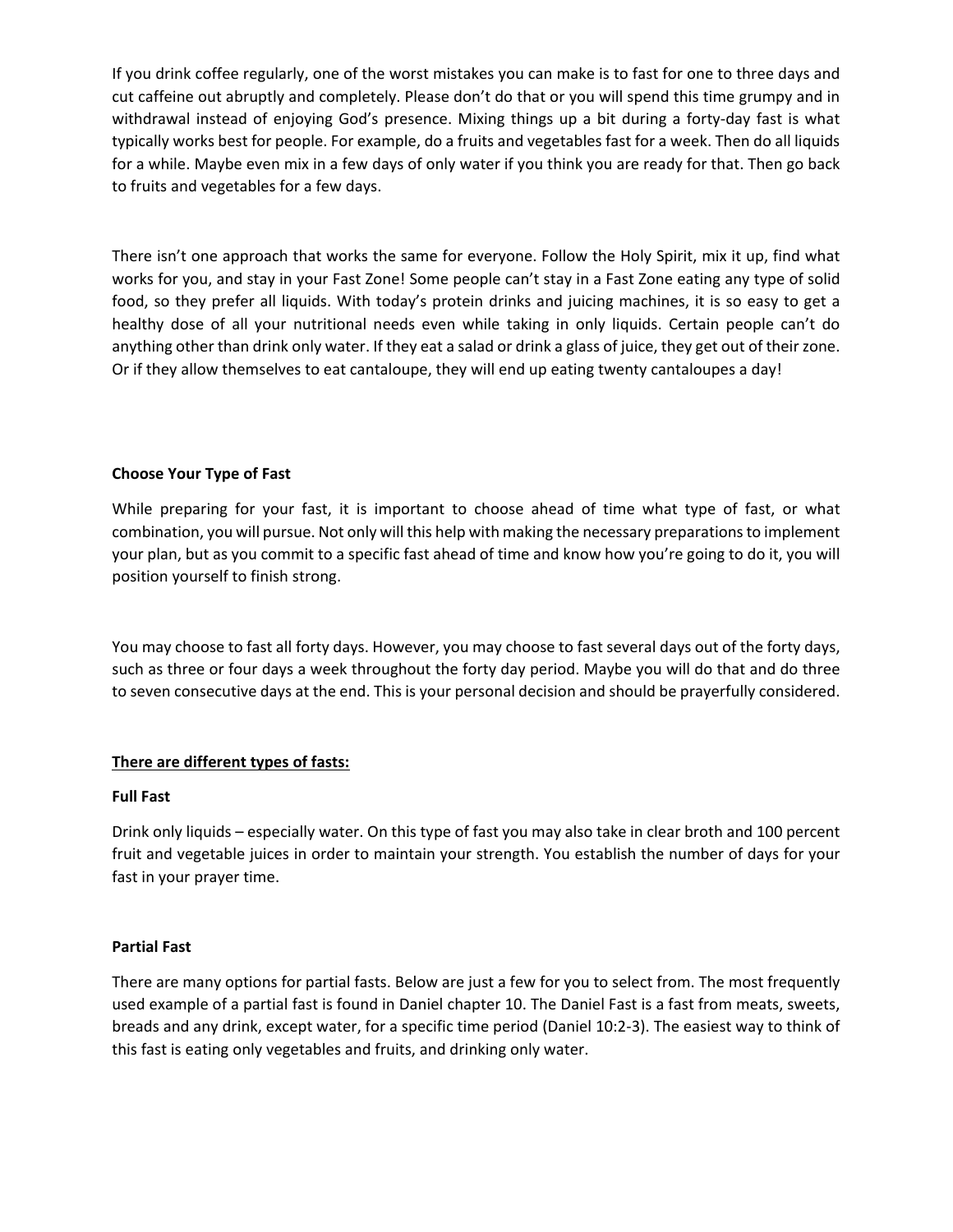The following are examples of other types of partial fasts.

Giving up one item of food or drink such as caffeine, coffee, soft drinks or sweets

Giving up one meal a day for a specific amount of time, one meal a week, etc.

Fasting for a specific number of days [one day, three days, so on] choosing to fast from 6 a.m. to 3 p.m. or from sun-up to sundown.

Specific Food or Activity Fast.

In this type of fast you omit a specific item(s) from your meal plans. For example, you may choose to eliminate all red meat, processed or fast food, or sweets. Most people can incorporate this type of fast relatively easily. It can also prove to be a great solution for people with specific dietary needs or medical conditions that may cause certain limitations. While fasting typically refers to refraining from specific food items, you may also find it extremely beneficial to fast from a regular activity or habit. This might include things such as television, social media, and the like.

Prayer and fasting are not just about connecting to God but also about disconnecting from the world. Try to tune out some of the regular distractions from your day as much as possible. Replace that time with things that will nourish you spiritually.



#### **Daniel Fast (THIS IS THE COLLECTIVE FAST WE WILL BE ENGAGING IN)**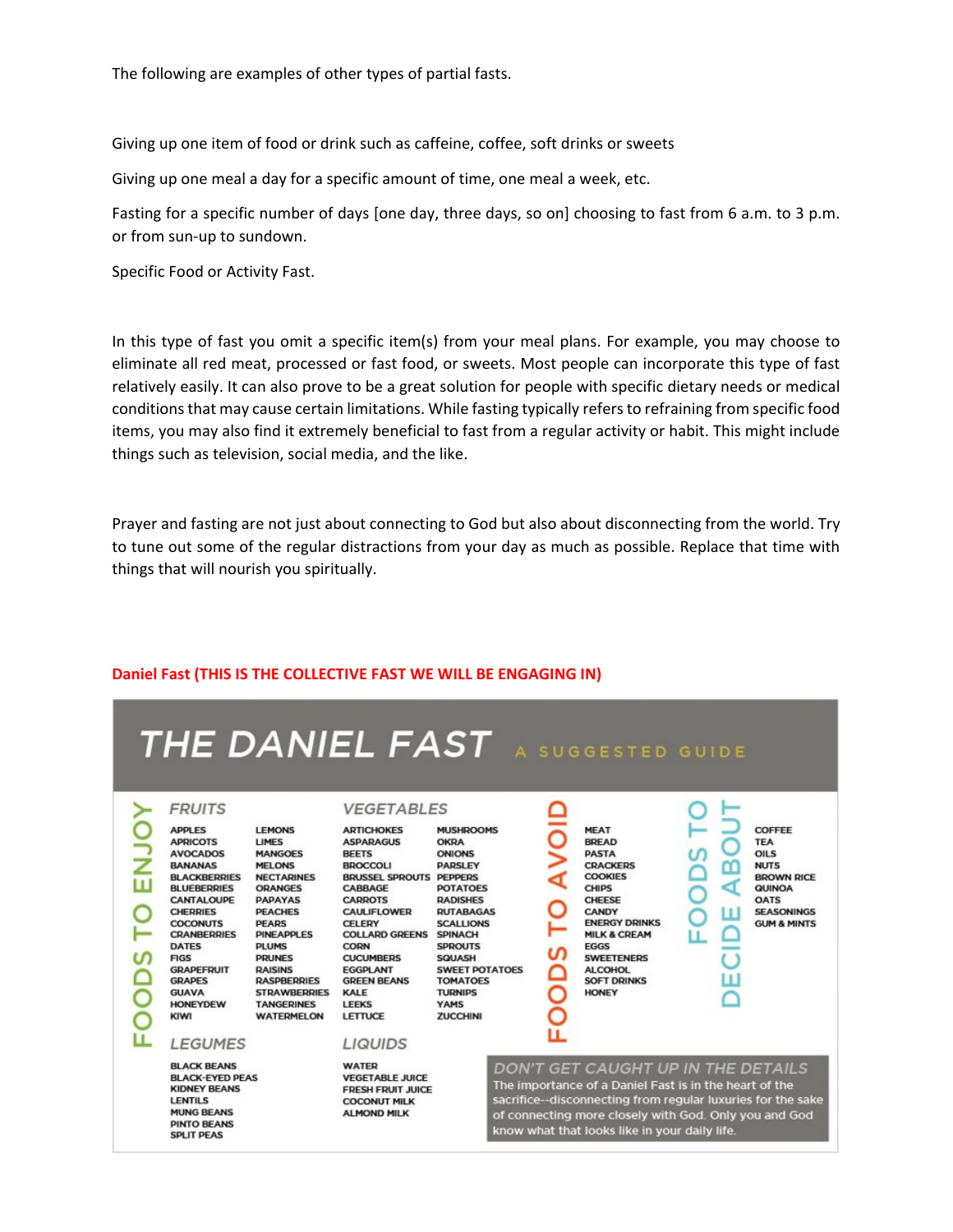The Daniel fast is a great model to follow and one that is extremely effective for spiritual focus, bodily discipline, and purification of the body and soul. It is probably one of the most commonly referred-to fasts; however, within the Daniel fast there is room for broad interpretation. In the book of Daniel we find two different times where the prophet Daniel fasted. Daniel 1 states that he only ate vegetables and water, and in Daniel 10, while the passage does not give a specific list of foods that Daniel ate, it does state that he ate no rich (or choice) foods, as well as no meat or wine. So based on these two verses, we can see that either of these, or combinations of the two, constitute a Daniel fast.

Again, it is important to mention that there is nothing inherently spiritual about one type of fast as opposed to another. The foundation of the Daniel fast is fruits and vegetables. Some starchy vegetables and dairy could be included, but that depends on the individual. Your goal should be to seek God in prayer about this and follow what the Holy Spirit leads you to do. Just remember: find your personal Fast Zone.

### **Juice Fast**

A juice fast is simply consuming vegetable and fruit juices and water instead of solid food. Many people include whey protein in their liquid plan as well. This is one of the most popular and effective fasts. Even if you choose not to make your entire fast liquids only, substituting one or two meals for liquids is a great alternative.

# **Water Fast**

A water-only fast is the normal fast referred to in the Bible. This is how Jesus and the New Testament church fasted. A water fast is just that—no eating of any food or drinking of any liquids except water. Periodic water fasts can be very beneficial, but extreme precautions should be taken. For some people it is hard to perform effectively at their jobs and have energy for their families while drinking only water. We recommend consulting your physician first, and water fasting only for a day or two unless you can get away or your job allows you to really disconnect so you can give your best energy to the fast. Remember, when Jesus went on His forty-day fast, He went by Himself out into the wilderness. Having said all that, there are some people who can water fast and work, and they function fine without much fatigue and are able to work well. You are blessed if you are one of these people.

# **Total Fast**

A total fast is where nothing—neither liquid, solid food, nor even water—is consumed for a very short period of time. There are examples of this type of fast in the Bible. It was an Old Covenant type of fast associated with mourning, or deep grief, such as when David engaged in a total fast for a week, hoping that God would spare the child he had with Bathsheba (2 Samuel 12). Under the New Covenant, we do not fast to mourn or to seek forgiveness. God has already forgiven us, and we are commanded to celebrate Jesus because He is alive. Plus, complete abstinence of food and water can be very dangerous to our health. Attempting to go without water for any period of time can be extremely harmful to the body. We strongly discourage the total fast.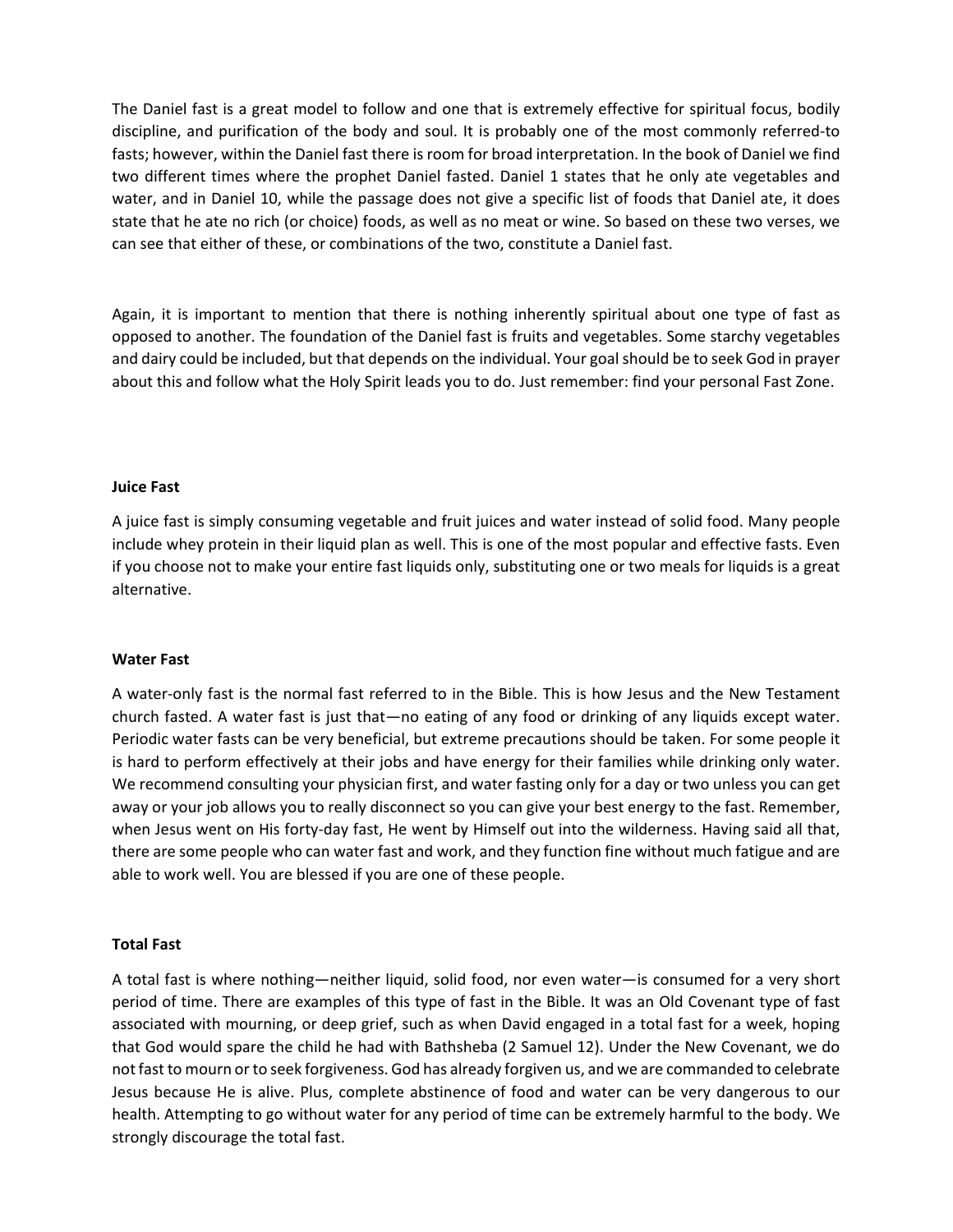What do I do during my fast?

Scripturally, fasting is almost always partnered with prayer (e.g., Ezra 8:21,23; Luke 2:36-37). During times when you would normally eat you may want to or need to couple fasting and prayer with one or more of the items below:

Worship (Nehemiah 9:1-3; Acts 13:1-3) Petition (Daniel 9:3,17) Reading the Word of God (Nehemiah 9:1-3; Jeremiah 36:6) Humbling yourself before God (Ezra 8:21) Asking for direction and guidance (Judges 20:19-46; Ezra 8:21) Mourning (1 Samuel 31:8-13; Nehemiah 1:3-10; Esther 4:1-4) Confession of sins (1 Samuel 7:6; 2 Samuel 1:12; Daniel 9:4-18; Nehemiah 9:1-3) Repentance (Joel 2:12-17)

# **Begin and Break the Fast Well**

Depending on the type of fast you choose, it is very important to prepare your body ahead of time before beginning the fast. Take a week or so to transition into your fast; otherwise, you could get sick. For example, if you would like to go on a fruits and vegetables or juice fast, start eliminating meat, white grains, and refined sugars from your diet the week before. Also start to cut back quite a bit on dairy products and some of your caffeine intake. The same principle applies to breaking your fast. When your fast is over, add foods back in very gradually. Please don't break your fast with a greasy cheeseburger! Because your body is so cleansed and detoxified, you will most likely get sick if you do that. There are also several supplements you can take that will help support the detox process during your fast. Your healthfood store can give you recommendations.

#### **Creating Your Personal Fasting Menu**

To keep your energy up throughout the day, it's important to eat or drink every two and a half to three hours. If you go longer than that, you can experience an energy lull and be tempted to over-stuff yourself at your next meal. Even if you're fasting on fruits and vegetables, over-stuffing is never a smart thing to do. It is very important to drink lots of water while fasting. Drinking about one hundred ounces of water per day will help to support your critical liver function. The liver is the filter for the body, so when you don't drink enough water, the liver doesn't function at its highest capacity.

Select your food items wisely. Below is a graphic that can help you in selecting your individual fasting menu. The key is to prepare a plan ahead of the fast, to not get legalistic about it, and to choose menu items well. For example, if you prefer dressing on your salads, choose a healthy, organic option with natural ingredients—and don't pour a gallon of it on your plate. If you're drinking fruit juices, try to go as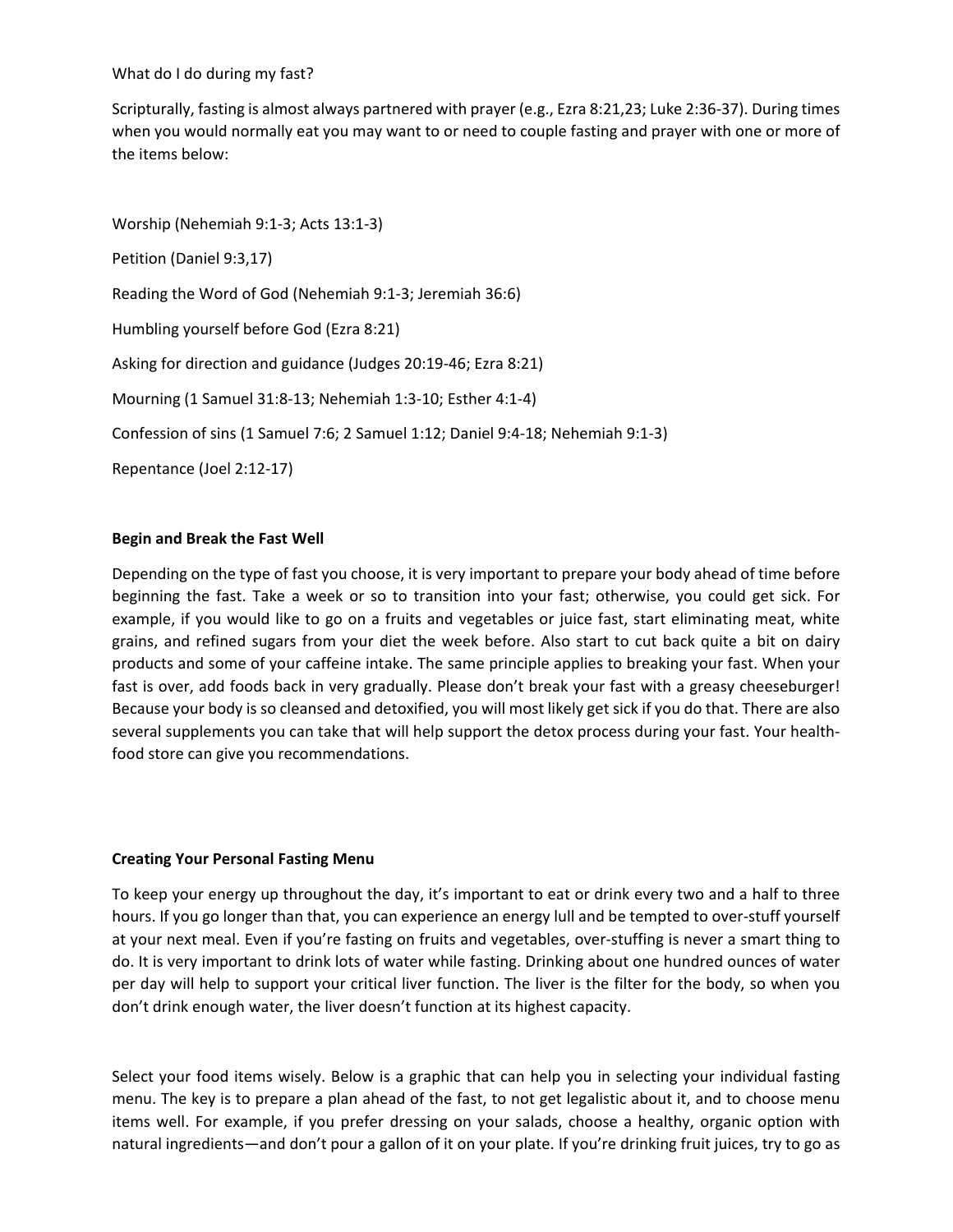natural as possible, and don't drink ones heavily processed and laden with sugar. Remember to not let food become the focus of your fast, but make wise eating choices.

# Final Tips

As you select your type of fast, make a fasting calendar that fits your plan.

Determine what each day and week will look like.

Keep your fridge and pantry stocked with the items you need. Being unprepared to fast sets you up to give into temptation. Choose well when selecting products, stick to raw food as much as you can, and limit artificial ingredients.

Make it a priority to attend church during your forty-day fast. Being around other believers will encourage you to keep on going when fasting gets difficult. If you mess up, don't get discouraged. Just get right back on track and keep going. God's mercies "are new every morning" (Lamentations 3:22–23). He wants you to finish, and He will give you the grace and strength to do it.

# **Personal Devotions**

Just like prayer and fasting, reading your Bible is about connecting to God in a more powerful way. It is not about duty but about relationship. When we engage God through reading His Word, we engage the very presence of God. His Word is living and active! As we read our Bible, we are drawing closer to God and positioning ourselves to hear from Him in particular ways. Once again, as with prayer, choose the time and the place where you are going to read your Bible and devotional every single day, and come prepared to hear what He wants to tell you. Here are three quick things we'd like to share with you about how to get the most out of your devotional time with God. At the bottom of this page is a great resource to read along with your 21 days of prayer & fasting.

# 1. Read Consistently

It is better to read a little every day than to try and knock out two hours of Bible reading or devotions in one sitting. Don't bite off more than you can chew, and certainly don't compare your "performance" with that of others. If you miss a few days, pick up at the next reading, but stay with it and don't give up. You can read through the entire bible in about 13 minutes per day! The key is to keep this simple and make it sustainable.

# 2. Read Prayerfully

Talk to God as you're reading. Don't rush through. Remember: the point is not to get through the scripture, but let the scripture get through you! If you come across something you don't understand, pause for a moment and ask God about it. Reading prayerfully is making space and time to talk to God and giving Him time and space to talk to you. Taking time to meditate on God's Word is just as important as reading it.